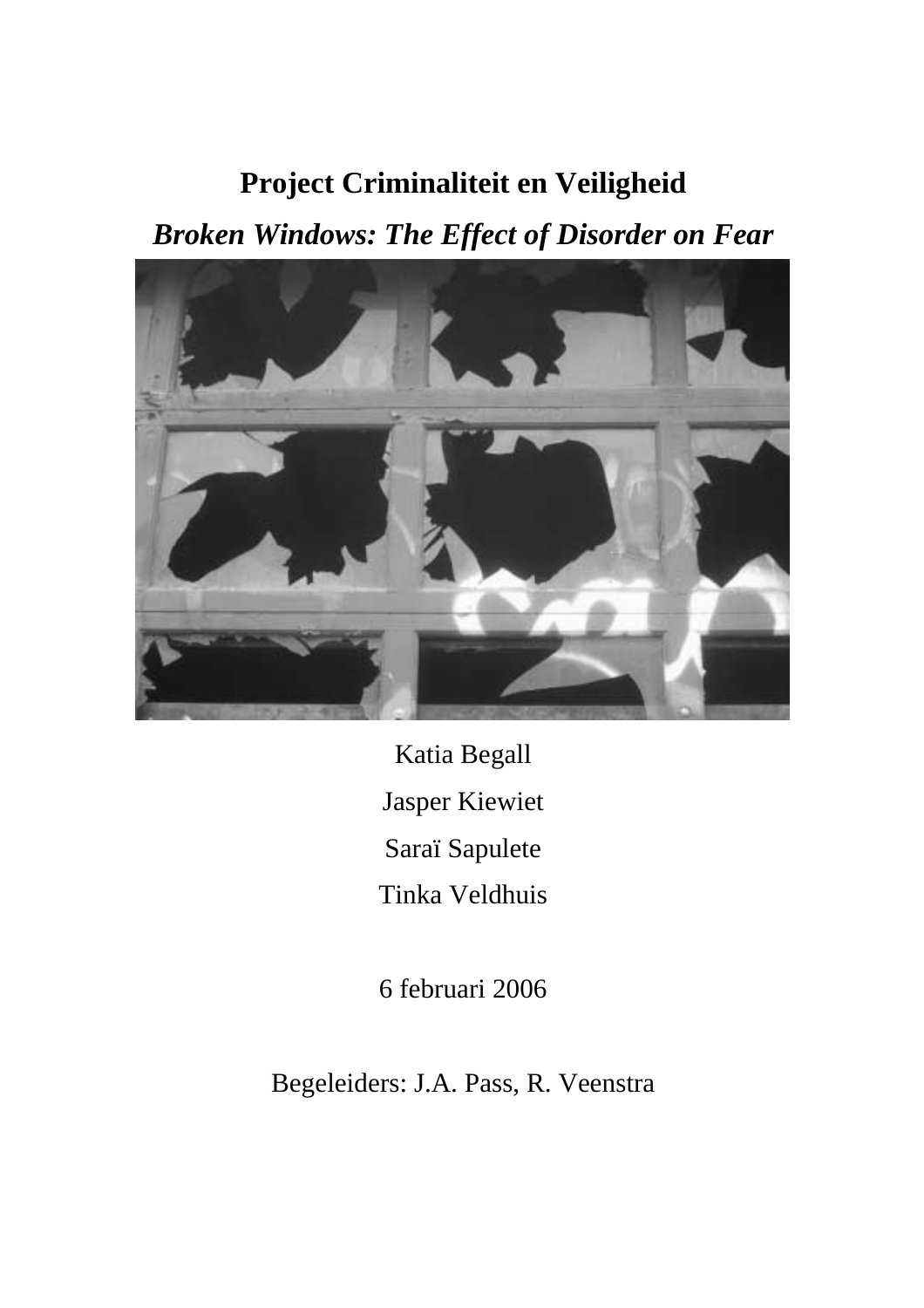## **Broken Windows:**

# **The Effect of Disorder on Fear**

#### **Abstract**

The present study had the purpose to investigate the effect of perceived disorder on feelings of fear as predicted in the brokenwindows theory. Most previous research ignores substantively important features of the relationship between disorder and fear, mainly due to the nearly exclusive focus on the correlation between the two.

Our findings provide empirical support for an effect of disorder on feelings of fear, as well as on feelings of safety, avoidance behavior and perceived risk of victimization. Further, our findings support the hypothesis that the effect of disorder on fear is stronger in low socio-economic status neighborhoods compared to high socio-economic status neighborhoods.

# **Introduction**

In the past two decades, several case studies have been instituted to investigate the concept of neighborhood disorder. Although interest in the effects of disorder has a long history, few ideas have become more influential than the "broken windows" theory. According to the broken windows theory of urban decline, a causal link exists between street disorder and serious crime (Wilson & Kelling 1982). The presumed reason is that a community that tolerates disorderly cues like graffiti, garbage, and abandoned cars signals to citizens that the area is unsafe (Kelling & Coles, 1996). Potential wrongdoers, as stated by Wilson and Kelling (1982), "believe they reduce their chance of being caught if they operate on streets where potential victims are already intimidated by prevailing conditions." Accordingly, visual signs of disorder will result in two separate impacts.

 First, disorder will generate more disorder and elevate crime levels (Kelling & Coles, 1996; Skogan, 1990; Wilson & Kelling, 1982). As stated, neighborhoods where signs of disorder are prevailing signal to potential offenders that crime will be tolerated in that area. Therefore, these areas are likely to draw attention of offenders who feel they will not be punished for their crimes (Kelling & Coles, 1996).

 Probably the first and most profound support of the broken windows theory was given by Zimbardo (2004) who designed an experiment to demonstrate that human behavior is influenced by symbols of order and disorder more than a decade prior to the famous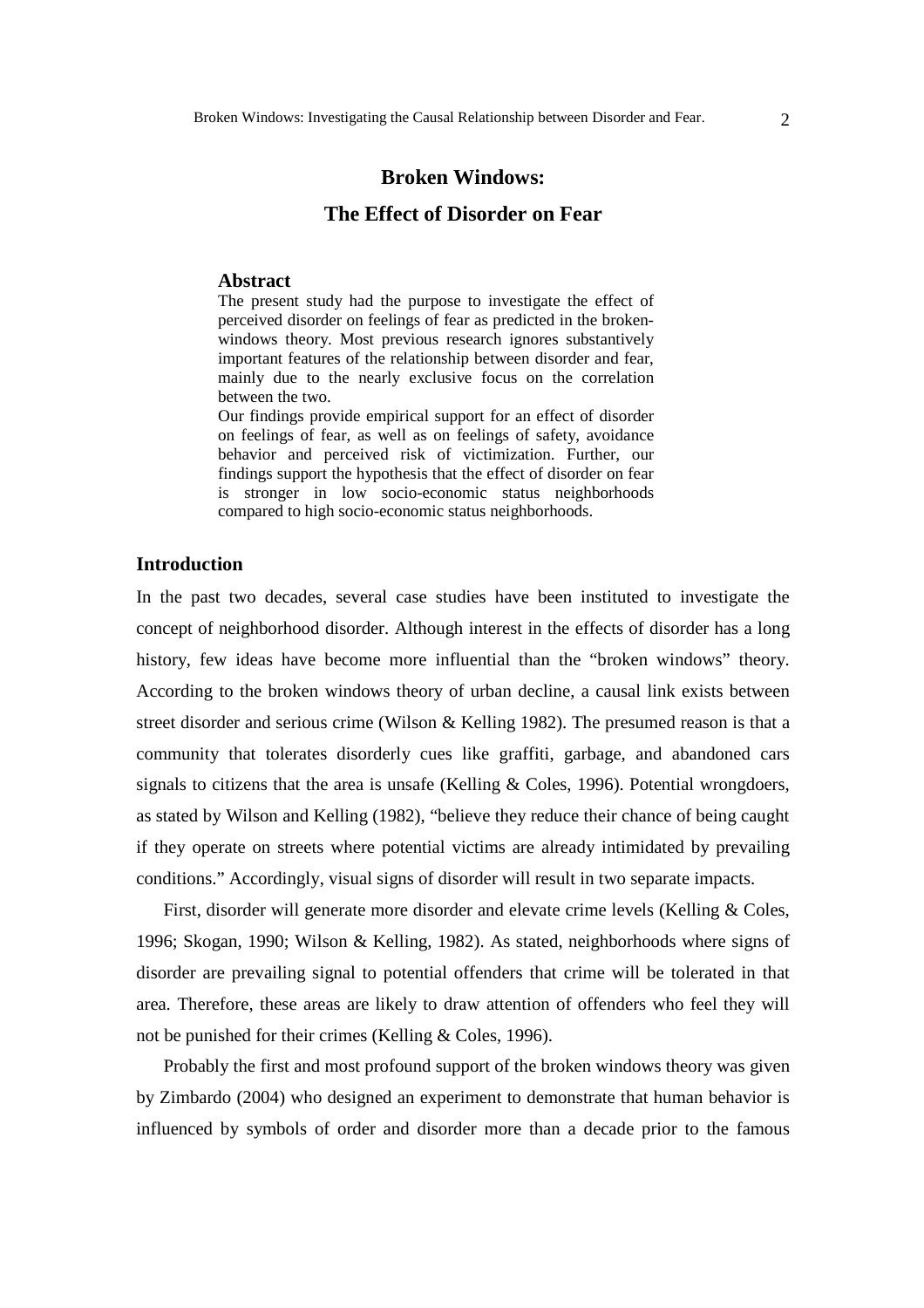article by Wilson and Kelling. After placing two abandoned cars, one in a neighborhood where socio-economic status was high and one in a neighborhood where socio-economic status was low, he observed the way people in those different areas responded to the abandoned cars. He found that the environment (high versus low socio-economic status) influenced criminal behavior. In the neighborhood where socio-economic status was low, the car was stripped down within minutes, whereas the car in the neighborhood where socio-economic status was high remained untouched for more than a week. After he demolished a window of the car himself, people responded by devastating the car immediately. The experiment showed that signs of disorder lead to criminal behavior in people.

 Second, cues of disorder will generate feelings of fear (Covington & Taylor, 1991; Doran & Lees, 2005; Ferraro, 1994 Kelling & Coles, 1996; Ross & Jang, 2000) and fear related behavior (Kelling & Coles, 1996; Ross & Jang, 2000). This relationship between disorder and fear of crime has been established by Ross and Jang (2000) who found that individuals who report greater amounts of disorder in their neighborhood have significantly higher levels of fear and mistrust than those who live in neighborhoods characterized by social control and order. Widespread fear among residents can trigger a gradual but relentless cycle of disorder, crime and neighborhood decline (Matthews, 2005). It has been stated that fear of crime will lead to fear-related behavior (Doran & Lees, 2005). People are expected to draw back from areas in which they feel unsafe and will respond accordingly by avoiding those areas (Wilson & Kelling, 1996). Further, incivilities have shown impacts on fear (Robinson et al, 2003; Ross & Jang, 2000; Skogan, 1981; Taylor, 2001, in Robinson et al, 2003; Wilson & Kelling, 1982), satisfaction and worry (Robinson et al., 2003). However, the assumption that perceived disorder predicts fear of crime has been criticized (Taylor, 1997). Critics such as Taylor (1999) have suggested that the correlation might in fact also be the result of a reversed causal relationship: residents who experience more fear of crime than others report more disorder than residents who experience less fear. Hence, fear makes residents perceive more incivilities. In other words, the correlation between disorder and fear does not provide information about the causality of the relationship. While earlier research mainly investigated the correlational relationship between fear and disorder (Sampson &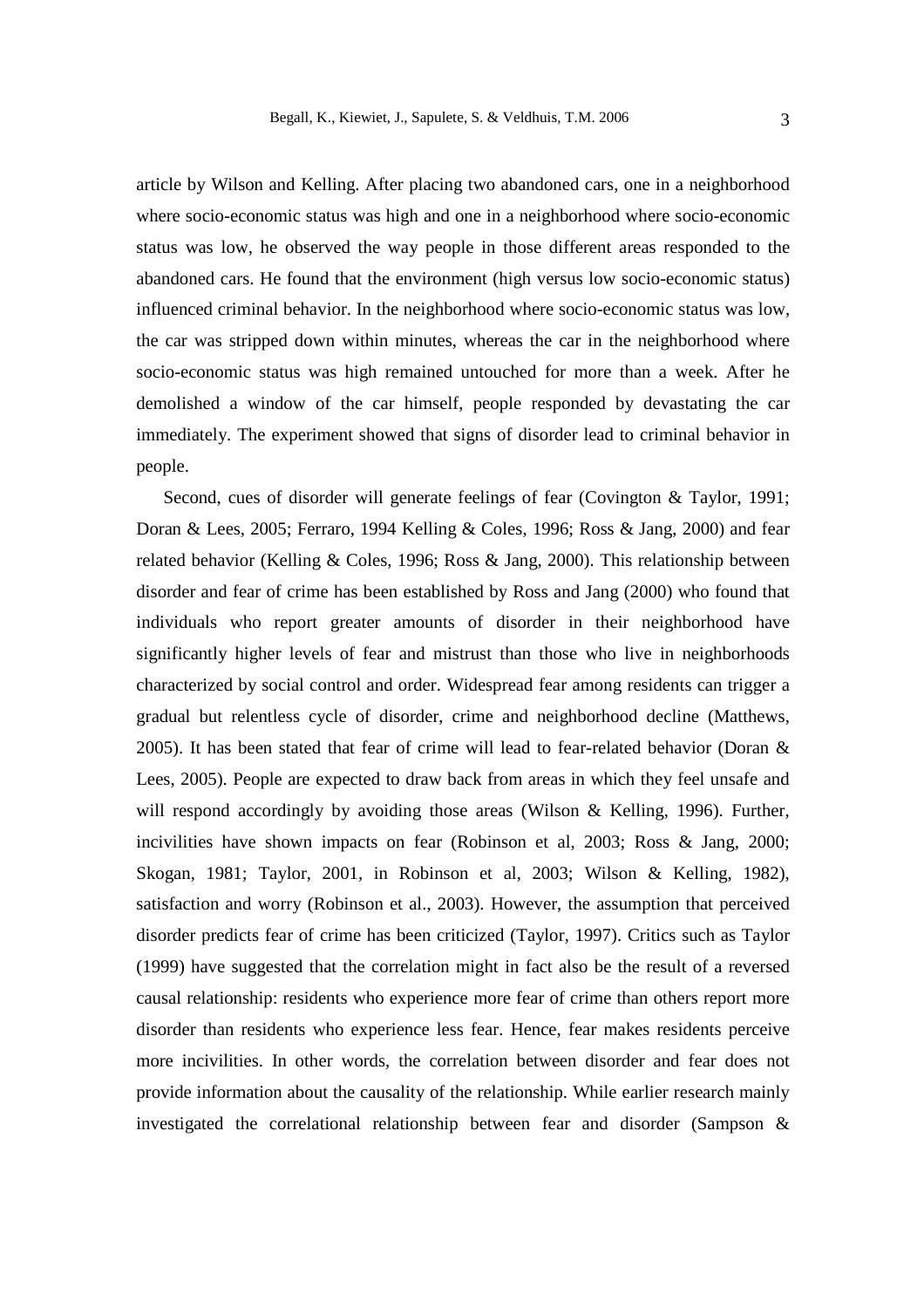Raudenbush, 1999), the main purpose of the present study is to test whether there exists a causal link between disorder and anxiety, as well as perceptions of safety and implications of avoidance behavior.

 First, we hypothesize that visible signs of disorder generate feelings of fear. It has been argued that neighborhood disorder is associated with urban decline which can lead to anger, demoralization, and fear among the area's residents (Skogan, 1990). Skogan and Maxfield (1981) suggest that fear of crime in urban neighborhoods is generally realistic. The higher official crime rates in a neighborhood, the more likely are residents to feel unsafe. Together, these findings suggest that it is adaptive for people to react fearful to disorder.

 Second, we hypothesize that low socio-economic status neighborhoods will generate more feelings of fear than will high socio-economic status neighborhoods. We assume that structural characteristics, especially cues of poverty and low socio-economic status, are strongly associated with physical disorder (Sampson & Raudenbush, 1999) and will therefore generate feelings of fear as well. Neighborhoods where socio-economic status is low are associated with disorder and crime. This association is not influenced by the actual presence of disorder, but probably by the knowledge that low socio-economic status mostly goes together with disorder. Although disorder is often defined as incivility that disturbs (urban) life (Kelling & Coles, 1996), few neighborhood studies actually contain direct measures of this concept. Disorder refers to the physical appearance of a neighborhood. The present study defines physical disorder as the presence of graffiti, litter and unkempt yards or housing exteriors, a definition offered by several researchers (Hunter, 1978; Lewis & Maxfield, 1980).

### **Method**

#### **Overview**

This study aims to test whether disorder leads to feelings of fear and whether low socioeconomic status neighborhoods generate more feelings of fear than high socio-economic status neighborhoods. Further we were interested in the effect of disorder and neighborhood status on perceived safety and behavioral intentions to avoid the place. To test these hypotheses we showed subjects pictures of high and low socio-economic status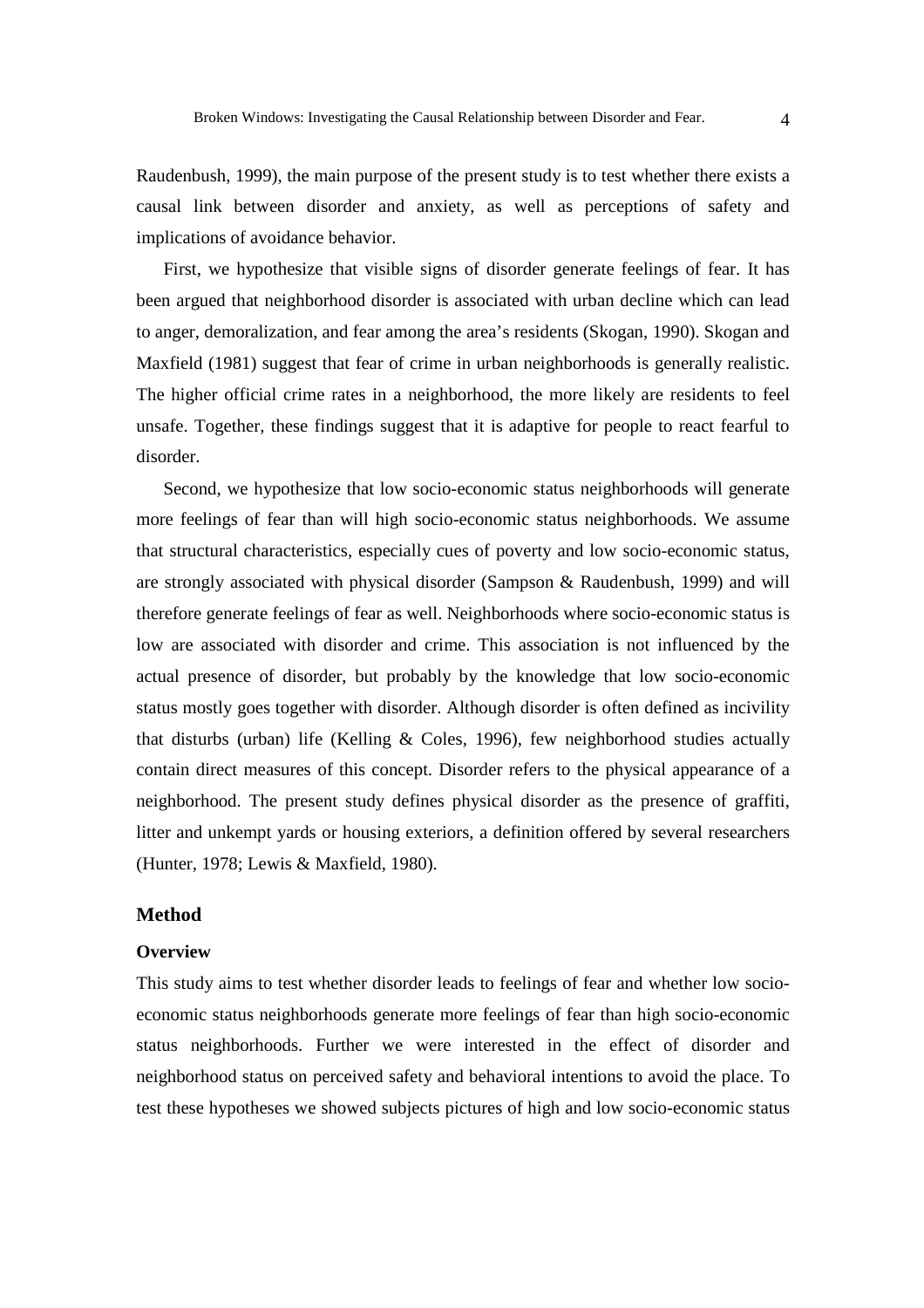neighborhoods with disorder present or absent, and examined the effect of these pictures on anxiety and perceptions of safety. The stimulus material consisted of four pictures which varied on the dimensions of neighborhood status and disorder.

## **Pilot**

A pretest of the stimulus material with thirty-two students at the University of Groningen revealed that the main variables, disorder and type of neighborhood varied on the assumed dimensions. The pilot study consisted of a 2 (neighborhood: high socioeconomic status vs. low socio-economic status) x 2 (disorder: present vs. absent) between-subject design. To each subject one of four experimental conditions was presented in the form of a picture. Subjects had to indicate on a 7-point scale how well the place shown on the picture was maintained and whether it was neglected. A Disorder x Neighborhood Status ANOVA revealed that differences in judgment about how well the place on the picture was maintained were significantly lower for the two pictures containing disorder ( $F(1, 31) = 7.6$ ,  $p < .01$ ) compared to the pictures where disorder was absent. This effect was also significantly lower for the low socio-economic status neighborhood than for the high socio-economic status neighborhood.  $(F (1, 31) = 22.9, p)$ < .00). Places shown on pictures containing disorder were perceived by the subjects as being significantly more neglected than those without disorder  $(F(1, 31) = 8.5, p < .01)$ . The low socio-economic status neighborhood was perceived as being significantly more neglected than the high socio-economic status neighborhood  $(F(1, 31) = 10.3, p < .01)$ .

## **Participants and Design**

This experiment consisted of a 2 (neighborhood: high socio-economic status vs. low socio-economic status) x 2 (disorder: present vs. absent) between-subject design. Participants were 78 undergraduate law-students at the University of Groningen ranging in age from 20 to 28 years, 42,3% were male and 57,7% were female.

## **Procedure**

The experiment was conducted in a lecture hall. It was taken care of sufficient distance between students assigned to the different conditions. Subjects were randomly assigned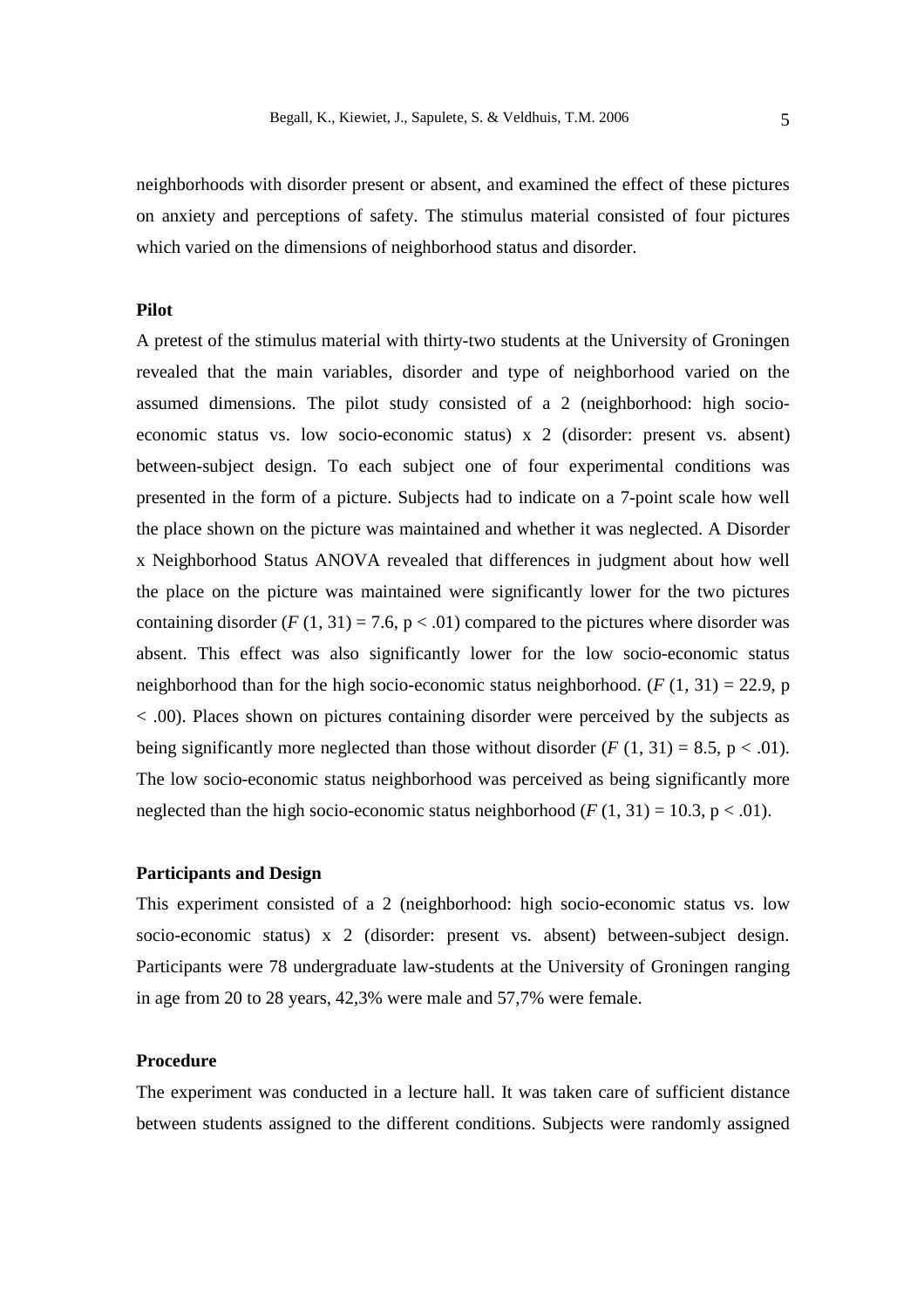to one of the four experimental conditions. Students were informed by their lecturer that they would participate in an experiment about perception of the environment. To each subject one of four pictures was presented plus a questionnaire, which took them about 10 minutes to complete. Subjects were asked to look closely at the picture and imagine themselves being in that situation.

## *Measurement of affective state:*

The first part of the questionnaire measured the current affective state of the subjects (at this moment, are you: calm, cheerful, excited, angry, anxious, stressed, relaxed) on a 7 point scale ranging from 1 (not at all) to 7 (very much).

#### *Measurement of perception of safety:*

The second part of the questionnaire contained questions about the perception of safety. Subjects had to indicate how safe they would feel at the place shown on the picture on a 7-point scale ranging from 1 (not safe at all) to 7 (very safe) and how likely they thought one would become the victim of crime at that place (four items: how likely do you think it is that you would be harassed, threatened, robbed, assaulted at the place that is shown on the picture) on a 7-point scale ranging from 1 (very unlikely) to 7 (very likely). Furthermore subjects had to indicate whether they would leave their bicycle at that place without concern and whether they would feel safe being there alone in the dark on a 7 point scale ranging from 1 (absolutely not) to 7 (absolutely).

### *Manipulation Check*

A manipulation check was included consisting of two statements about whether the place on the picture was well maintained and whether it was neglected measured on a 7-point scale ranging from 1 (do not agree at all) to 7 (agree very much).

After the experiment, participants were debriefed and thanked.

# **Results**

### *Measurement of dependent variables*

The four items concerning the likelihood of victimization of crime were averaged into a measure of perceived likelihood of victimization (Cronbach's

 $\alpha$  = .92). Two items concerning intentions to avoidance behavior (leaving ones bicycle at the place shown on the picture and whether one would feel safe being there alone in the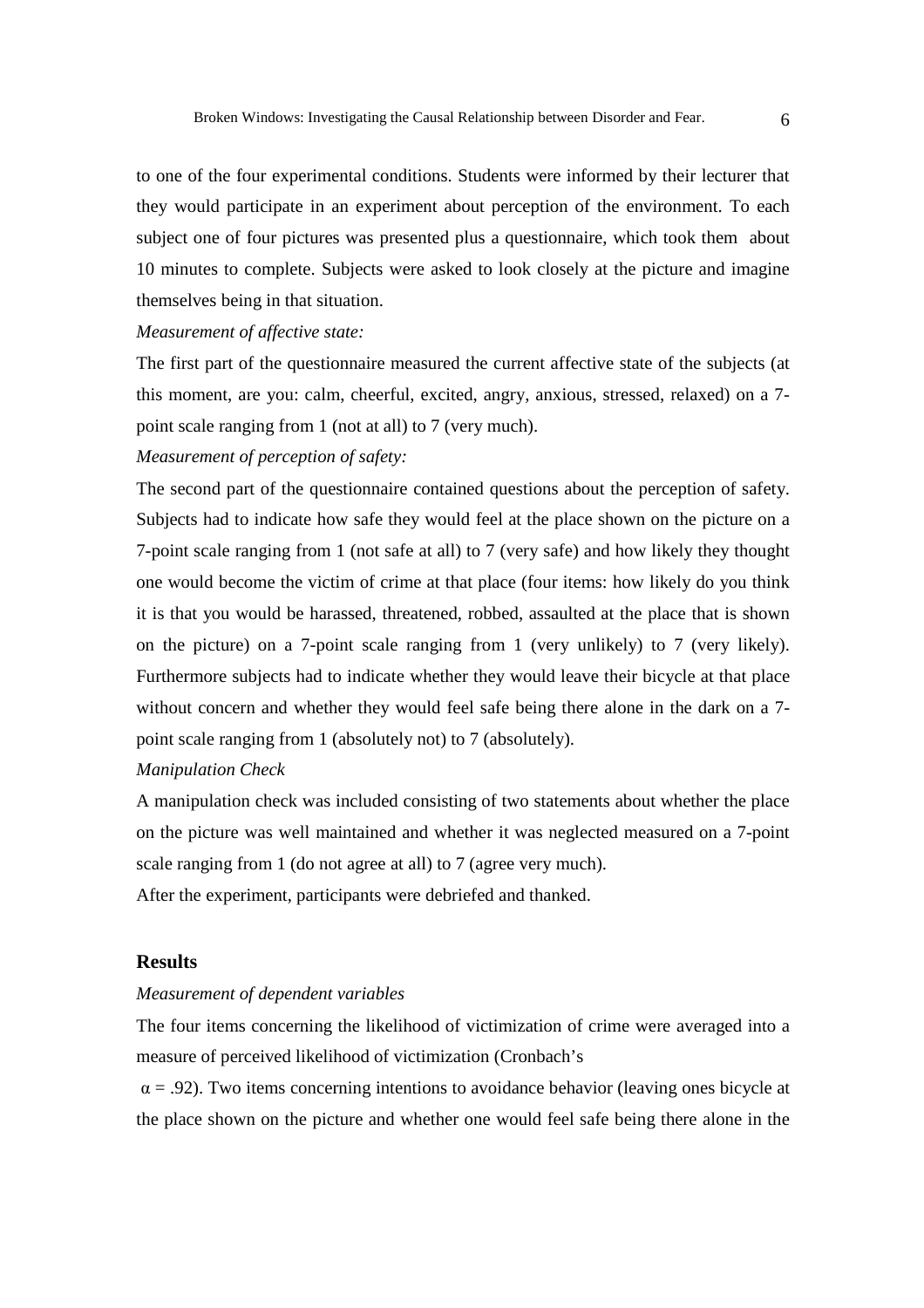dark) were averaged into a measure of avoidance behavior (Cronbach's  $\alpha = .68$ ). Furthermore, a general assessment of safety (how safe would you feel at the place shown on the picture) and a measure of anxiety (at this moment, do you feel anxious) were included in the analyses as well as two questions about the maintenance of the place shown on the picture. The latter were used as a manipulation check.

The effects of disorder (present vs. absent) and neighborhood status (high socioeconomic status vs. low socio-economic status) on anxiety were analyzed using a Disorder x Neighborhood Status ANOVA. The analysis revealed a significant main effect for neighborhood status,  $F(1, 77) = 7.5$ ,  $p < .01$ , and disorder,  $F(1, 77) = 6.7$ ,  $p = .05$ . This means that subjects confronted with the low socio-economic status picture experienced more feelings of fear than subjects with the high socio-economic status picture. The presence of disorder increased feelings of anxiety Feelings of fear were found to be highest in the low socio-economic status neighborhood where disorder was present, and lowest in the high socio-economic status neighborhood where disorder was absent. This supports both our hypotheses. There was no significant Disorder x Neighborhood status interaction.

In order to assess the intentions of avoidance behavior a Disorder x Neighborhood status ANOVA was used. The analysis revealed a main effect for disorder,  $F(1, 77) =$ 8.2,  $p < .01$ . Intentions of avoidance behavior were higher when disorder was present (M)  $= 4.33$ ) then when disorder was absent (M  $= 3.42$ ). The analyses also revealed a main effect of neighborhood status,  $F(1, 77) = 8.8$ ,  $p < .01$ . Avoidance behavior was lower in the high socio-economic status neighborhoods  $(M = 3.39)$  than in the low socio-economic status neighborhoods ( $M = 4.34$ ). This means that in low socio-economic status neighborhoods with disorder, subjects would avoid leaving their bicycle and would feel unsafe alone in the dark. No significant Disorder x Neighborhood status interaction was found.

A Disorder x Neighborhood status ANOVA was used to test the effects of disorder and neighborhood status on the general assessment of safety. The main effect of neighborhood status was significant,  $F(1, 77) = 15.3$ ,  $p < .01$ . The high socio-economic status neighborhood was perceived as saver  $(M = 4.95)$  than the low socio-economic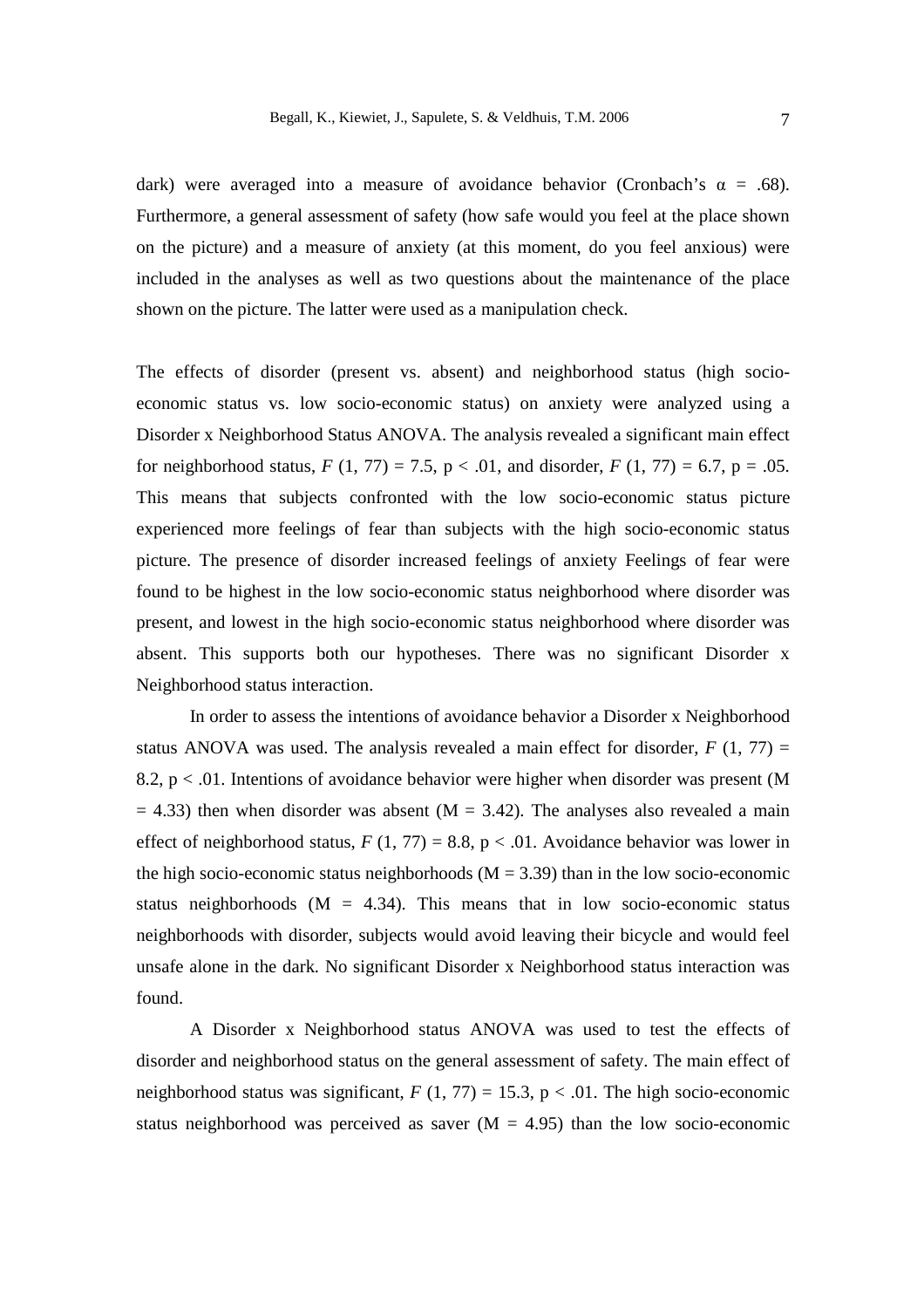status neighborhood ( $M = 3.85$ ). The main effect of Disorder and the Disorder x Neighborhood Status interaction were both not significant.

The effects of disorder and neighborhood status on the likelihood of victimization were examined by performing a Disorder x Neighborhood Status ANOVA. This analysis revealed a significant main effect of neighborhood status,  $F(1, 77) = 11.7$ ,  $p < .01$ . The participants perceived the high socio-economic status neighborhood as saver  $(M = 2.55)$ than the low socio-economic status neighborhood ( $M = 3.35$ ). This means that subjects thought it to be more likely that they would become victim of a crime in a low socioeconomic status neighborhood than in a high socio-economic status neighborhood. The main effect of Disorder was marginal significant,  $F(1, 77) = 3.5$ ,  $p = 0.07$ . The Disorder x Neighborhood Status interaction was not significant.

# **Discussion**

The purpose of the present study was to investigate whether a causal relationship exists between perceived disorder and feelings of fear. An experiment was designed to test two hypotheses. First, it was tested whether cues of disorder generate feelings of fear. Critics such as Taylor (1999) have suggested that the correlation between disorder and fear might in fact also be the result of a reversed causal relationship: residents who experience more fear of crime report more disorder than residents who experience less fear. The present study demonstrated the existence of a causal link between disorder and fear.

It was argued that fear of crime is generally realistic (Skogan, 1981), this implies that fear of crime might be adaptive behavior. In other words: cues of disorder in a neighborhood should generate feelings of fear, irrespective of the objective crime levels in the neighborhood. Our findings from the foregoing analysis suggest that, indeed, perceived physical disorder generates feelings of anxiety in people even in a city with low crime levels. Overall, subjects who were exposed to pictures containing signs of physical disorder showed higher levels of anxiety than did subjects who were not exposed to disorder. Our study implies that perceived disorder triggers feelings of fear irrespective of the environment in which disorder is perceived. This is supported by the fact that we conducted the study in a city with low crime rates. People are not influenced by knowledge of high crime-levels on fear, what implies that the effect of presence of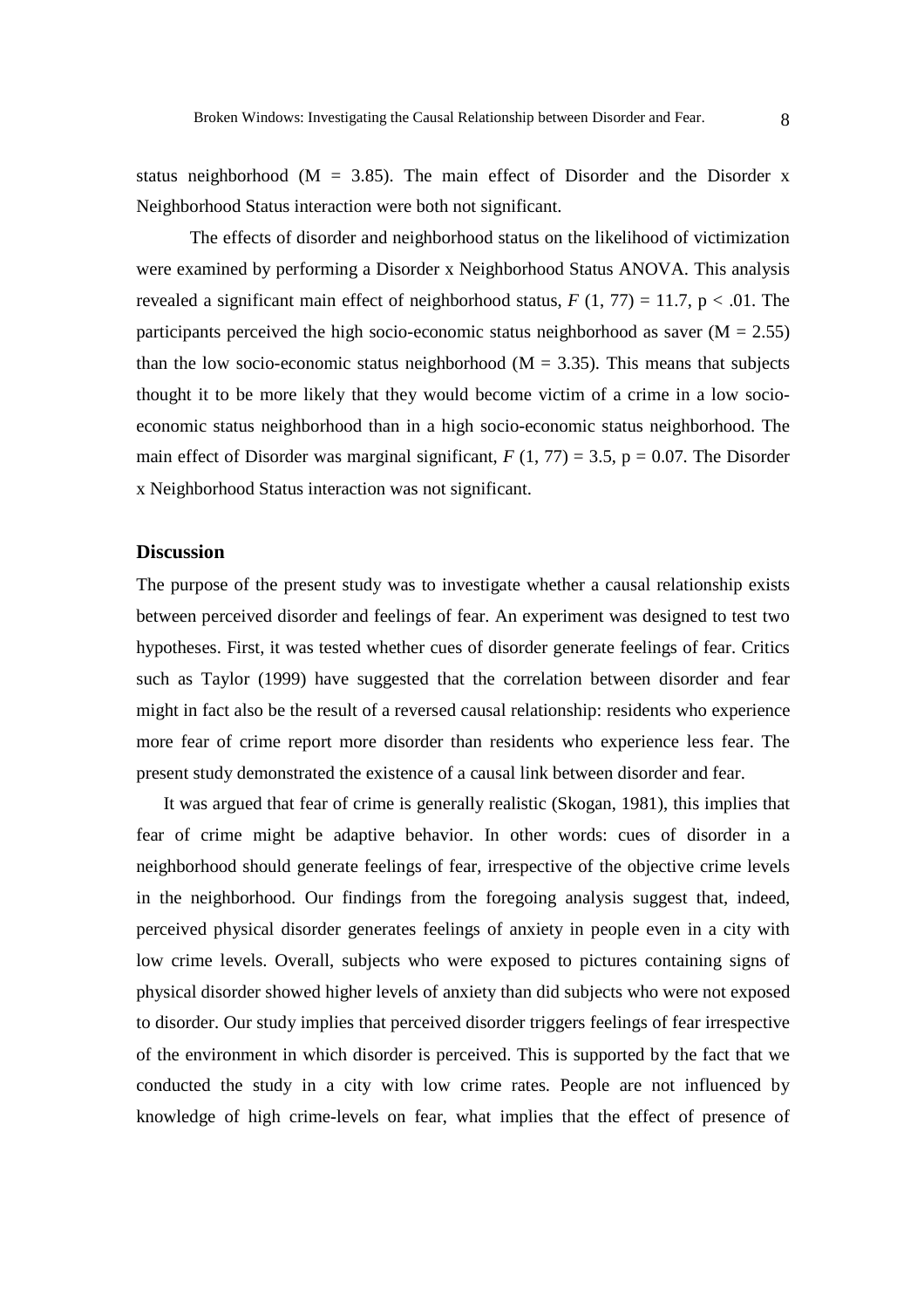disorder on feelings of fear is a main effect. The broken windows theory might thus be applicable to cities where crime is generally low.

Second, we hypothesized that low socio-economic status neighbourhoods generate more feelings of fear than high socio-economic status neighborhoods. We found evidence that neighborhoods where socio-economic status is low are associated with disorder and crime (Sampson & Raudenbush, 1999) and therefore generate feelings of fear as well. This association is not influenced by the actual presence of disorder, but probably by the knowledge that low socio-economic status mostly goes together with disorder. Our study points out that subjects who were exposed to pictures of low socio-economic status neighborhoods showed more feelings of anxiety than did subjects exposed to pictures of higher socio-economic status neighborhoods. In addition, subjects who were exposed to low socio-economic status neighborhoods indicated a higher perceived risk of victimization compared to those who were exposed to a high socio-economic status neighborhood.

We further predicted that perceived disorder would increase avoidance behavior, a prediction supported by the data. Our inquiry probed this reasoning by exploring the extent to which subjects would be willing to leave their bicycles unattended and whether they would feel safe alone at night in the environment they were exposed to. Thus, the findings also suggest that low socio-economic status neighborhoods associated with disorder leads to fear-related behavior, as suggested by the broken windows theory (Wilson & Kelling, 1982).

By investigating the consequences of visual cues of physical disorder, the present study demonstrates that a low socio-economic neighborhood in itself provides enough stimuli for people to feel generally unsafe in that specific area. This is an interesting finding because it implies that there is no main effect of perceived disorder in low socioeconomic status neighborhoods. The priming of disorder only generated an effect on feelings of safety for people exposed to high socio-economic status neighborhoods. In other words, the exposure to low socio-economic status neighborhoods is enough to generate feelings of unsafety in people; the presence of disorder does not contribute to this effect. These findings strongly support the assumption stated above that low socioeconomic status neighborhoods are associated with disorder and generate feelings of fear.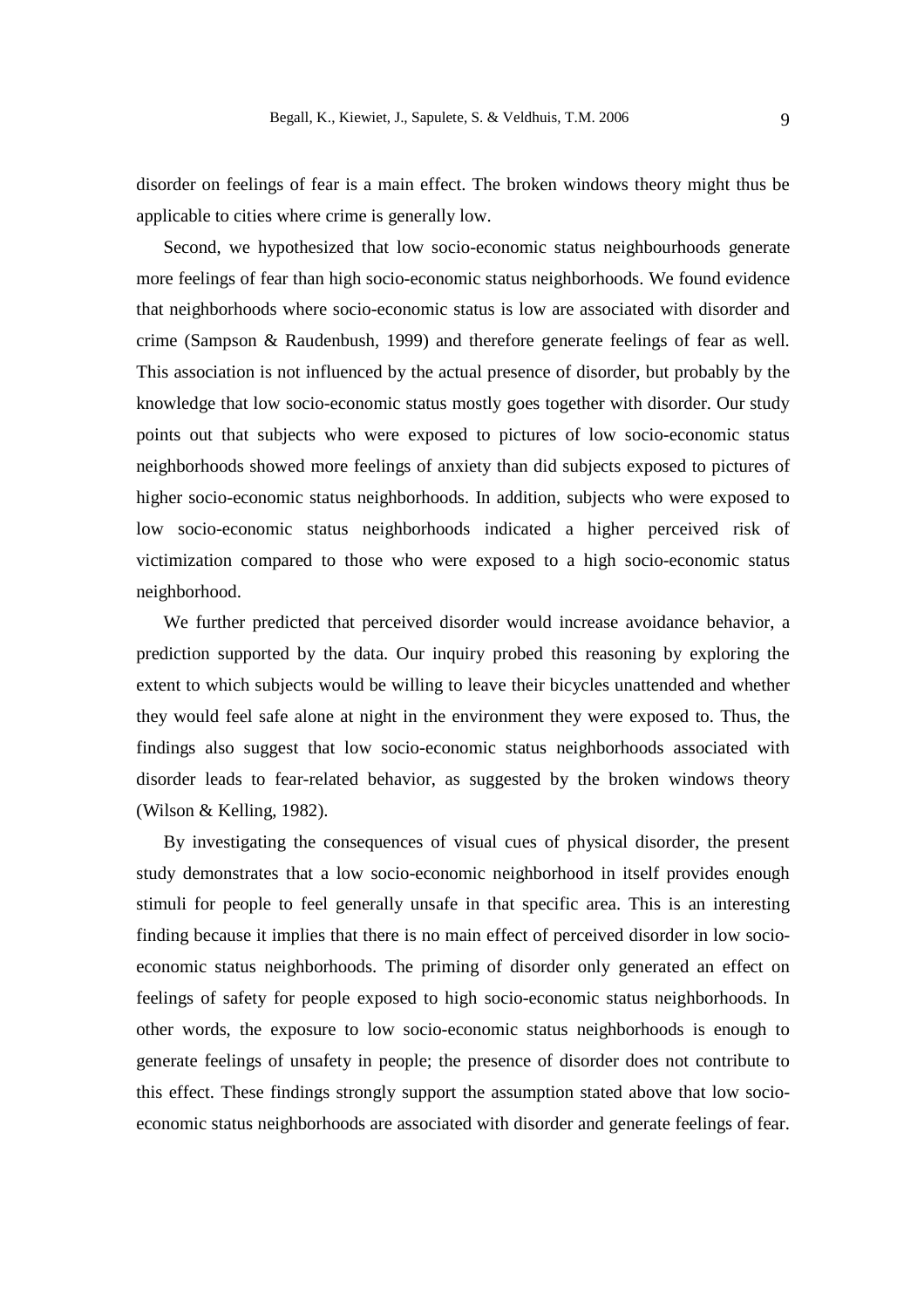Future research is needed to gain deeper insight in the factors which are responsible for the association of low socio-economic status neighborhoods with crime. Physical characteristics of urban public spaces with low socio-economic status should be exhaustively compared to high socio-economic status neighborhoods.

The results of our current study have important implications for future policy concerning safety and crime reduction. Our findings suggest that both disorder and low socio-economic status neighborhoods, independently from each other, generate feelings of anxiety. Hence, in order to increase feelings of safety in residents, city governance should focus on reduction of disorder in general, but also on improving the physical appearance of low socio-economic status neighborhoods. In addition, as stated by the broken windows theory, feelings of anxiety will cause residents to withdraw from public life (Wilson & Kelling, 1982). Therefore, by enhancing social cohesion, for example by stimulating people to interact more with each other, residents might be motivated to form an effective front against disorder and crime. This will signal to potential offenders that crime will not be tolerated in the neighborhood.

In sum, our findings generally provide empirical support for an effect of disorder on feelings of fear, feelings of safety, avoidance behavior and perceived risk of victimization. Further, our findings support the hypothesis that subjects confronted with low socio-economic status neighborhoods experience more feelings of anxiety than subjects who were exposed to high socio-economic status neighborhoods. Most previous research ignores important features of the relationship between disorder and fear, mainly due to the nearly exclusive focus on the correlation between the two. However, the causal link between disorder and fear might be of importance for city governance. Future work investigating issues surrounding disorder and fear should, therefore, continue to examine the relationship between disorder and fear.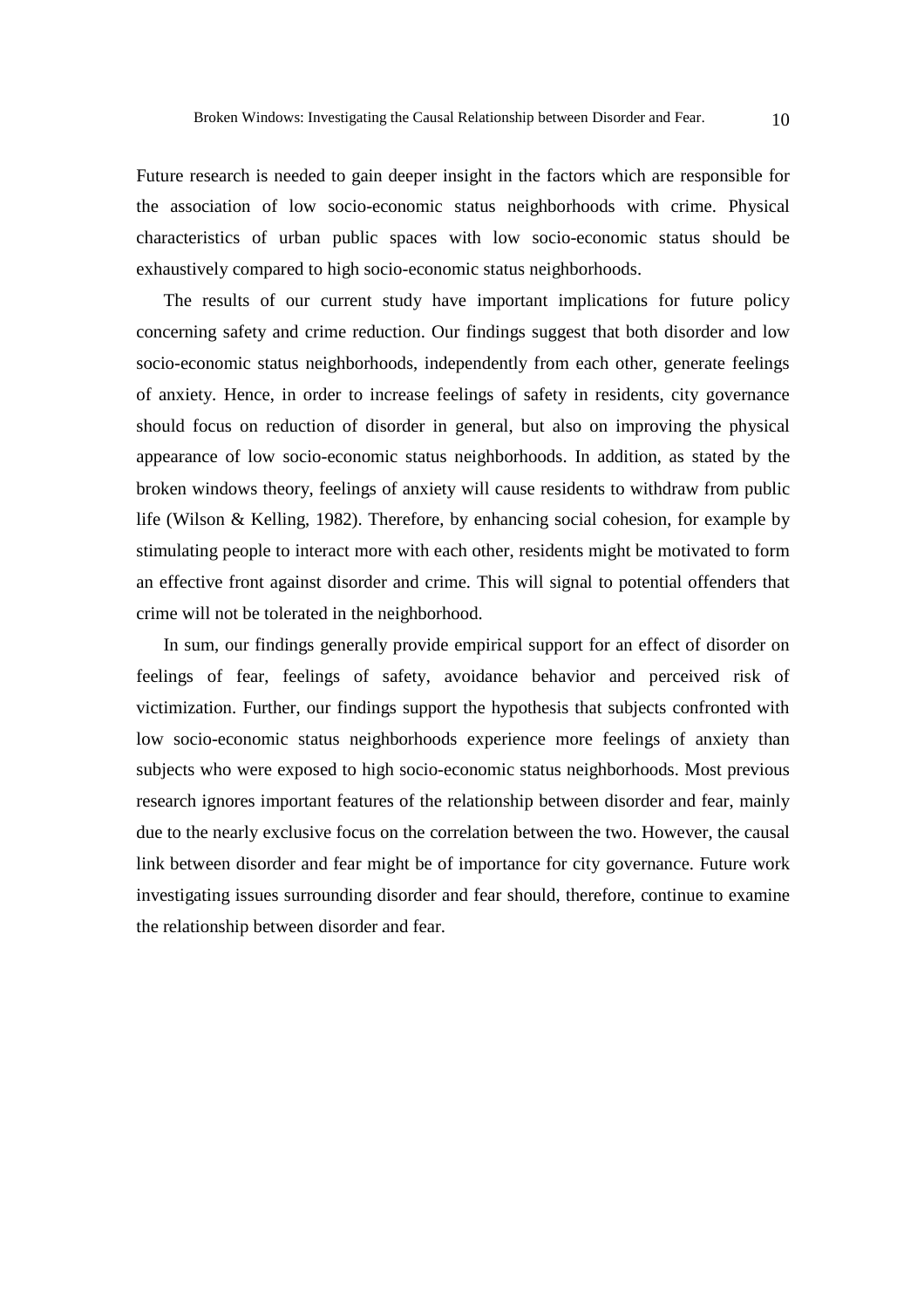# **References**

 Covington, J. & Taylor, R.B. (1991). "Fear of Crime in Urban Residential Neighborhoods: Implications of Between- and Within-Neighborhood Sources for Current Models." *The Sociological Quarterly* 32 (2), pp 231-249.

 Doran, B.J. & Lees, B.G. (2005). "Investigating the Spatiotemporal Links Between Disorder, Crime, and the Fear of Crime. *The Professional Geographer,* 57(1): 1-12

 Ferraro, K.F.(1994). *Fear of Crime: Interpreting Victimization Risk*. SUNY Press, Albany.

Hunter, A. (1978). *Symbols of Incivility.* Paper presented at the Annual Meeting of the American Society of Criminology, Dallas, Texas.

 Kelling, G. & Coles, C.M. (1996). *Fixing Broken Windows-Restoring Order and Reducing Crime in our Communities.* New York: Free Press

Lewis, D.A., and Maxfield, M. G. (1980). Fear in the Neighborhoods: An Investigation of the Impact of Crime. *Journal of Research in Crime and Delinquency*. 17: 160–189.

 Matthews, M.T. (2005). *Cleaner Streets and Safer Neighborhoods: Testing the Broken Windows Thesis in Redlands, California*. Dissertation Abstracts International, A: The Humanities and Social Sciences, 2005, 65, 8 Feb, 3166-A

 Robinson, J.B., Lawton, B.A., Taylor, R.B. & Perkins, D.D. (2003) "Multilevel Longitudinal Impacts of Incivilities: Fear of crime, Expected Safety, and Block Satisfaction." *Journal of Quantitative Criminology,* 19, (3) 237-274

 Ross, C.E. & Jang, S.J (2000). "Neighborhood Disorder, Fear, and Mistrust: The Buffering Role of Social Ties with Neighbors." *American Journal of Community Psychology,* 28 (4), 401-420

 Sampson, R.J. & Raudenbush, S.W. (1999). "Systematic Social Observation of Public Spaces: A New Look at Disorder in Urban Neighborhoods." *American Journal of Sociology* 105: 603-651.

 Skogan, W. & Maxfield, M.G. (1981). *Coping with Crime: Individual and Neighborhood Reactions.* Beverley Hills Sage Publications.

 Skogan, W. (1990). *Disorder and Decline: Crime and the Spiral of Decay in American Cities.* Berkeley: University of California Press.